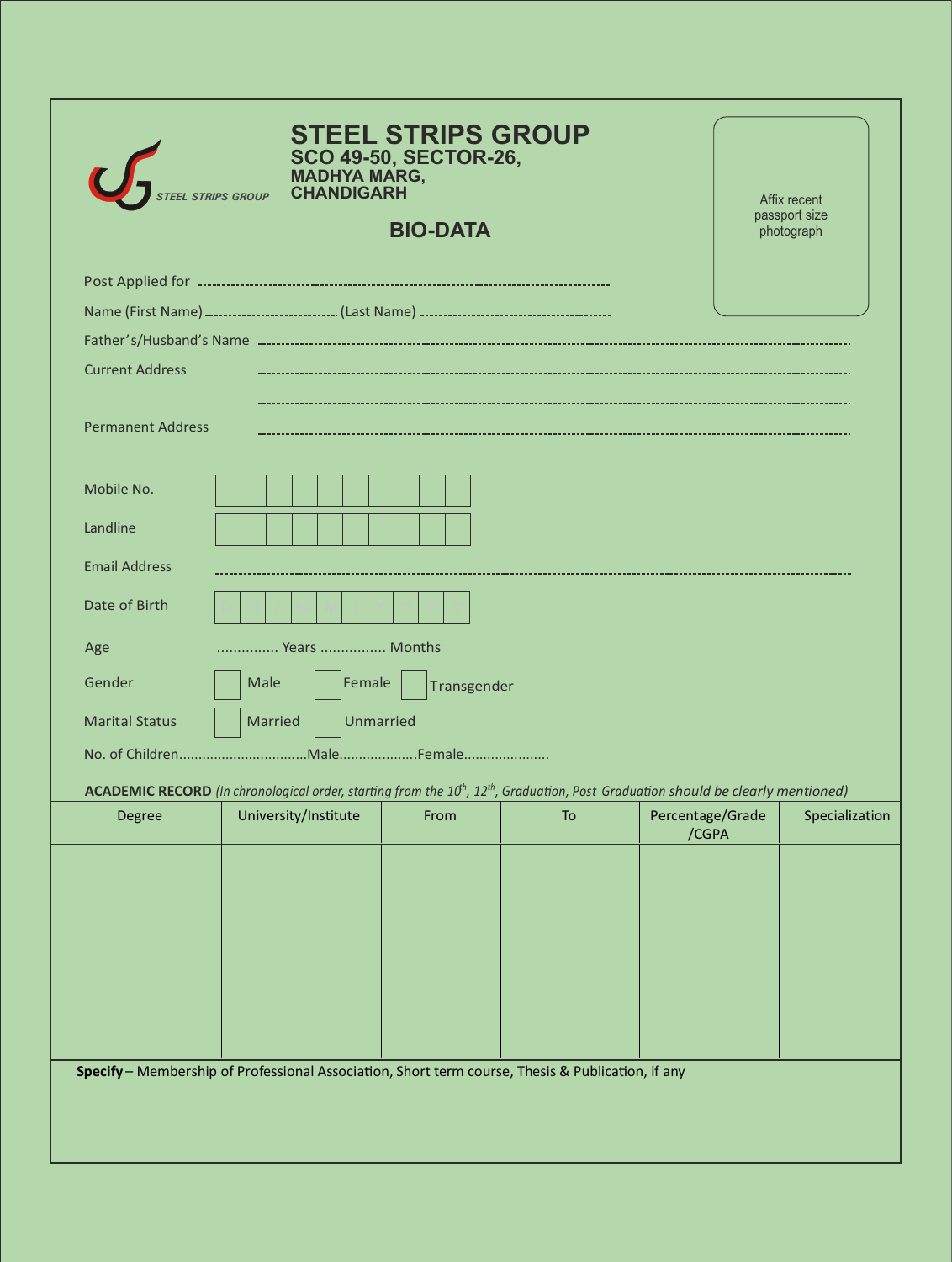| <b>Languages Known &amp; Proficiency</b>                                                                                                                  |                        |                 |                            |                           |                |
|-----------------------------------------------------------------------------------------------------------------------------------------------------------|------------------------|-----------------|----------------------------|---------------------------|----------------|
|                                                                                                                                                           | Write<br>Speak<br>Read |                 |                            |                           |                |
|                                                                                                                                                           | Write<br>Speak<br>Read |                 |                            |                           |                |
| Write<br>3.<br>Speak<br>Read<br>                                                                                                                          |                        |                 |                            |                           |                |
| EMPLOYMENT DETAILS (In chronological order, starting from the first employment ending wi th the last any break in service should be clearly<br>mentioned) |                        |                 |                            |                           |                |
| Period of Service                                                                                                                                         |                        |                 | <b>Annual Compensation</b> |                           | Reason for     |
| <b>To</b>                                                                                                                                                 | & Address              | Duties in Brief | Joining                    | At the time of<br>Leaving | Leaving        |
|                                                                                                                                                           |                        |                 |                            |                           |                |
|                                                                                                                                                           |                        |                 |                            |                           |                |
|                                                                                                                                                           |                        |                 |                            |                           |                |
|                                                                                                                                                           |                        | Employer's Name | Designation & Nature of    |                           | At the time of |

**Present Remuneration Details** (*specify* annual *compensation*)

## 

## **Benefits & Requisites** *(With respect to current employment)*

| Leave Travel | <b>Medical Facilities</b> | Club Membership | <b>Annual Bonus</b> | Any Others |
|--------------|---------------------------|-----------------|---------------------|------------|
|              |                           |                 |                     |            |
|              |                           |                 |                     |            |
|              |                           |                 |                     |            |
|              |                           |                 |                     |            |

**Retirement Benefits** (*With respect to current employment*) :

| <b>Provident Fund</b> | <b>Family Pension</b> | Insurance | Gratuity | <b>Others</b> |
|-----------------------|-----------------------|-----------|----------|---------------|
|                       |                       |           |          |               |
|                       |                       |           |          |               |
|                       |                       |           |          |               |
|                       |                       |           |          |               |

Reference Details (Specify names of any two persons (not related to you) to whom reference can be made)

| Sr. No. | <b>Name</b> | Designation and Company | Address & Contact Detail |
|---------|-------------|-------------------------|--------------------------|
|         |             |                         |                          |
|         |             |                         |                          |
|         |             |                         |                          |
|         |             |                         |                          |
|         |             |                         |                          |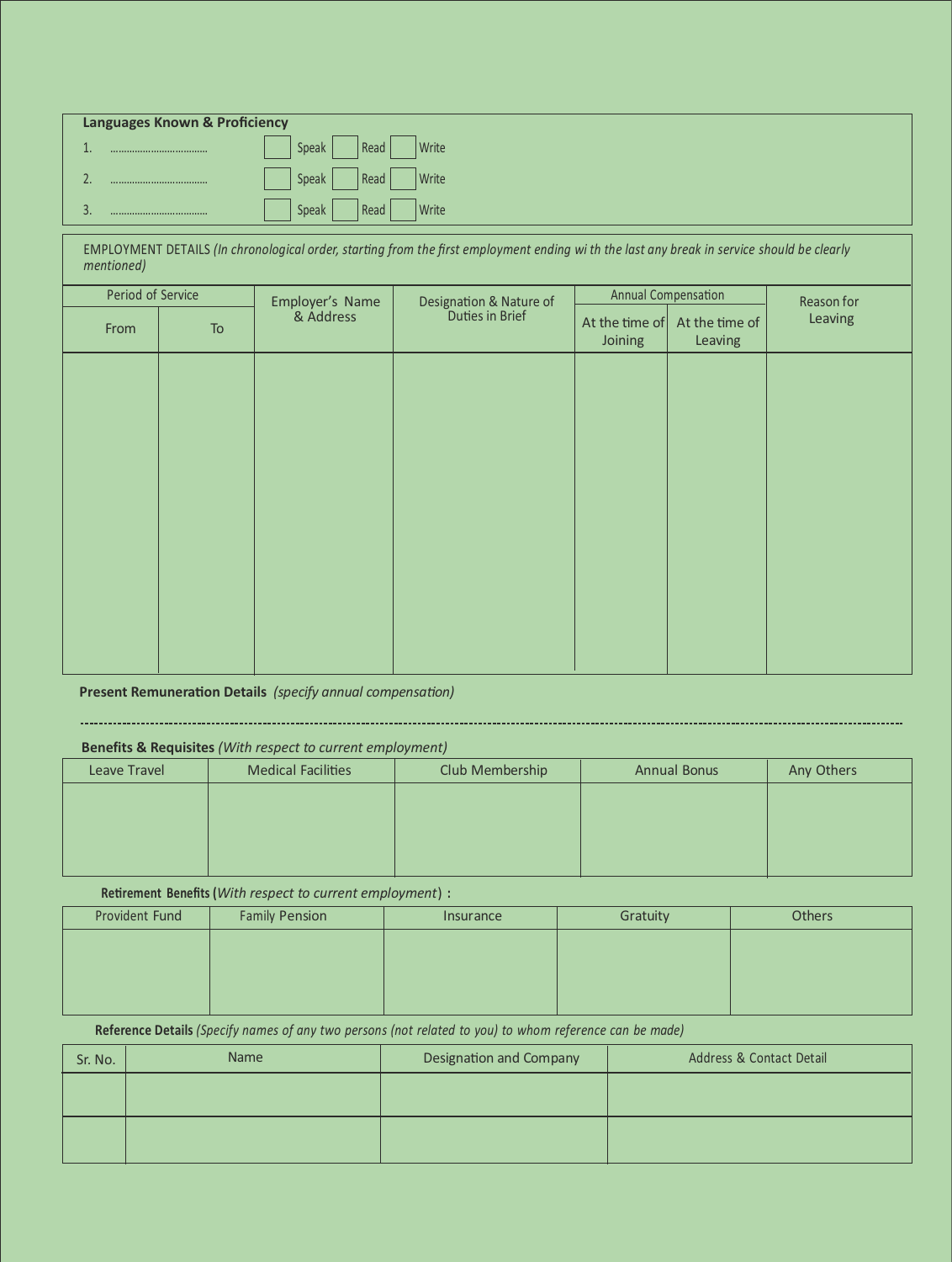| <b>Other Information</b>                                                                                                                                           |     |           |
|--------------------------------------------------------------------------------------------------------------------------------------------------------------------|-----|-----------|
| • Do you belong to SC/ST/OBC?                                                                                                                                      | Yes | <b>No</b> |
| ● Have you suffered from any major illness/operation in last 5 years ?<br>If Yes, give details                                                                     | Yes | <b>No</b> |
| • Do you smoke ?                                                                                                                                                   | Yes | <b>No</b> |
| • Have you ever been criminally prosecuted, If yes give details.                                                                                                   | Yes | <b>No</b> |
| • Do you have any contract/bond with your present employer ?<br>If yes, give details                                                                               | Yes | <b>No</b> |
| • Are you related to any employees of Steel Strips Group?<br>If yes, please mention his/her particulars.                                                           | Yes | No        |
| • Do you have any objections to our making enquiry from your<br>present employer/last employer's                                                                   | Yes | <b>No</b> |
| • Have you appeared for any interview earlier in our company?<br>If yes, Please mention the details.                                                               | Yes | <b>No</b> |
|                                                                                                                                                                    |     |           |
| <b>Expected Compensation</b>                                                                                                                                       |     |           |
| How soon can you join us? What is your notice period?                                                                                                              |     |           |
| has been concealed. I understand that any false or incorrect information furnished above will make me liable to termination of services and<br>other legal action. |     |           |
| Signature of the Applicant                                                                                                                                         |     |           |